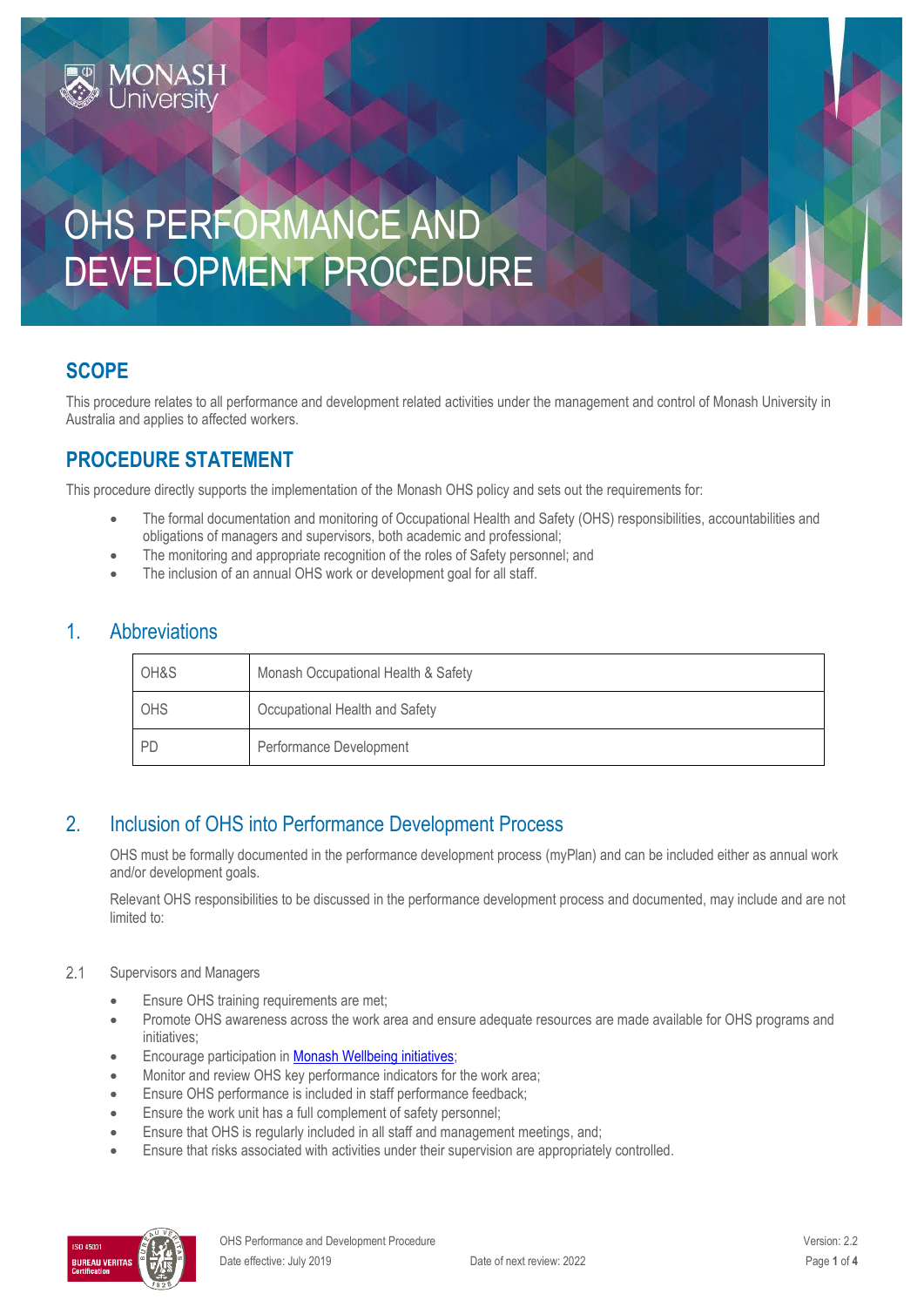#### $2.2$ All Staff

- Participate in local OHS initiatives, e.g. Safety Day, Global Walk Run, RUOK Day;
- Participate in an OHS related training course, e.g. Ergonomic Principles (online), SafeTalk, First Aid training;
- Report OHS hazards, near misses and incidents;
- Actively participate in:
	- The review of local OHS documentation;<br>■ The development of OHS risk assessme
	- The development of OHS risk assessments and /or safe work instructions; and
- Assist with bi-annual workplace inspections.

#### Safety Officers 2.3

- **Ensure OHS training requirements are met;**
- Assist in the management of OHS hazards and risks within the local area;
- Promote OHS awareness to enhance safety culture across the work area;
- Advise staff & students of upcoming OHS meetings, inviting them to raise issues and ensure the distribution of meeting minutes;
- Assist with the implementation of strategic OH&S objectives;
- Participate in University level Safety Officer Network events, working groups and forums; and
- Attend the biennial OHS Conference
- $2.4$ Emergency Wardens, First Aiders and First Aid Coordinators
	- **Ensure OHS training requirements are met;**
	- Attend University level networking events and information sessions;
	- Utilise Workplace and other communication tools to network and share ideas; and
	- Attend the biennial OHS Conference.
- 2.5 Other Specialty Officers (e.g. Biosafety, Radiation and Laser Safety Officers)
	- **Ensure OHS training requirements are met;**
	- Attend University level networking events and information sessions;
	- Utilise Workplace and other communication tools to network and share ideas; and
	- Attend the biennial OHS Conference.

#### 3. Responsibility for Implementation

A comprehensive list of OHS responsibilities is provided in the documen[t OHS Roles, Responsibilities and Committees Procedure.](https://publicpolicydms.monash.edu/Monash/documents/1935644) A summary of responsibilities with respect to this procedure is provided below.

#### **Performance Supervisors:**

Ensure that the requirements set out in the Monash HR procedures below are met:

Staff Development procedure – [Performance development process: Academic staff](https://publicpolicydms.monash.edu/Monash/documents/1935710) Staff Development procedure – [Performance development process: Professional staff](https://publicpolicydms.monash.edu/Monash/documents/1935712)

#### **Managers and Supervisors:**

- Liaise with Monash HR for including key responsibilities and selection criteria in Position Descriptions for remunerated safety roles (includes fractional appointments); and
- Ensure that OHS performance is included and monitored in staff performance discussions via the performance development process.

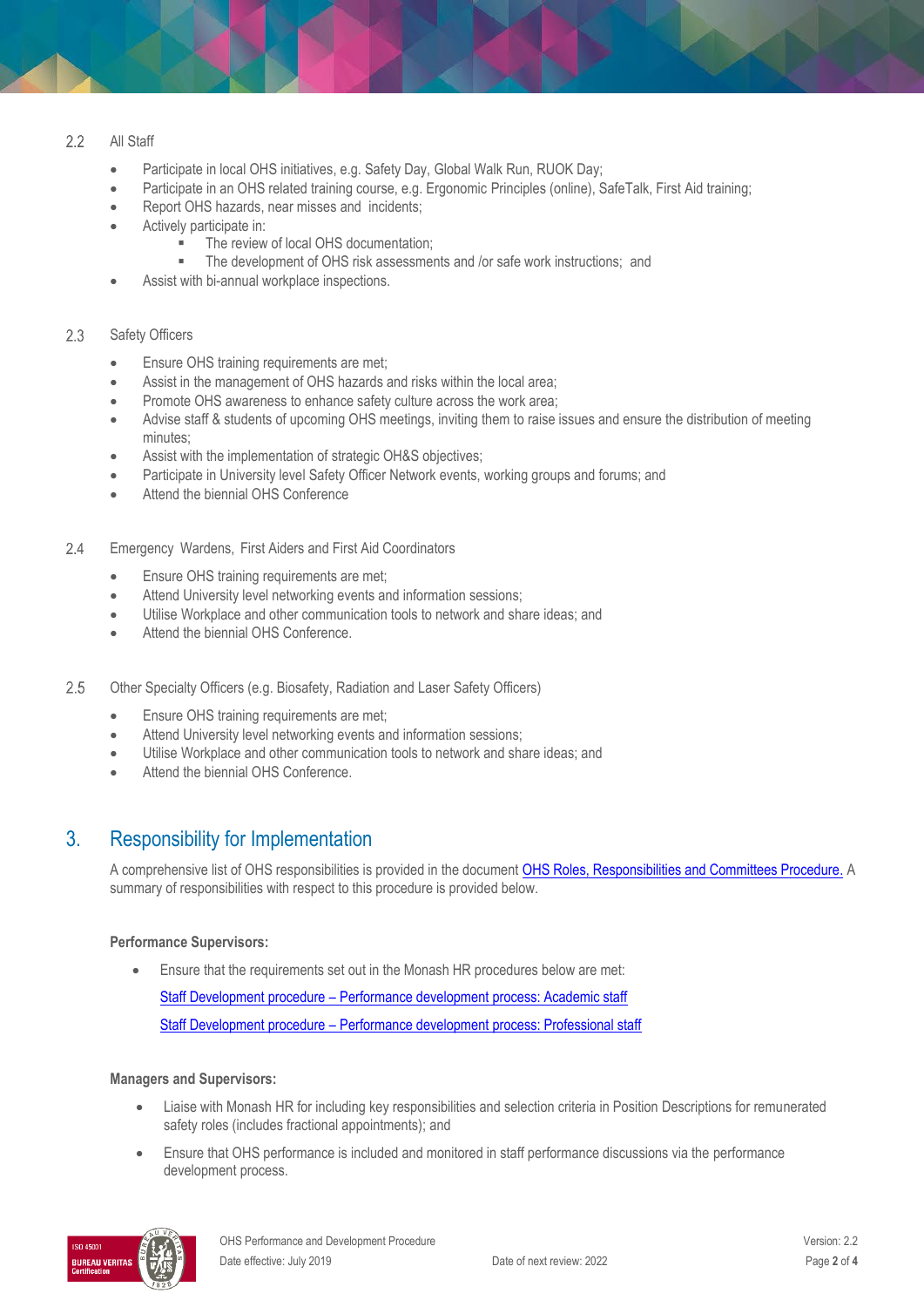**Monash HR:**

- Provide advice to managers and supervisors for the inclusion of OHS into position descriptions;
- **Ensure that the 'Legal compliance' section of the position description includes reference to the OHS Roles,** [Responsibilities and Committees Procedure;](https://publicpolicydms.monash.edu/Monash/documents/1935644) and
- Ensure that the Performance Development Scheme training programs include information on OHS goals and training requirements.

**Monash Occupational Health & Safety (OH&S):** Provide advice to managers and supervisors on suitable OHS performance development goals for staff.

#### 4. Records

Performance development records are retained in accordance with the:

Staff Development procedure – [Performance development process: Academic staff](https://publicpolicydms.monash.edu/Monash/documents/1935710) Staff Development procedure – [Performance development process: Professional staff](https://publicpolicydms.monash.edu/Monash/documents/1935712)

## **DEFINITIONS**

A comprehensive list of definitions is provided in the **Definitions Tool**. Definitions specific to this procedure are as follows.

| <b>Key word</b>                                  | <b>Definition</b>                                                                                                                             |
|--------------------------------------------------|-----------------------------------------------------------------------------------------------------------------------------------------------|
| <b>Performance Supervisor</b>                    | The person who is responsible for managing the performance of a staff member.                                                                 |
| <b>Performance Development</b><br><b>Process</b> | Planning, review and reporting process to support staff and supervisors manage the performance<br>development in a timely and consistent way. |

#### **GOVERNANCE**

| Parent policy                       | <b>OHS&amp;W Policy</b>                                                                                           |  |  |
|-------------------------------------|-------------------------------------------------------------------------------------------------------------------|--|--|
| <b>Supporting schedules</b>         | N/A                                                                                                               |  |  |
| Associated procedures               | <b>Australian and International Standards</b>                                                                     |  |  |
|                                     | ISO 45001:2018 Occupational Health and Safety Management Systems                                                  |  |  |
|                                     | <b>Monash OHS documents</b>                                                                                       |  |  |
|                                     | <b>OHS Roles, Responsibilities and Committees Procedure</b>                                                       |  |  |
|                                     | <b>OHS Induction and Training Procedure</b>                                                                       |  |  |
| Legislation mandating<br>compliance | Occupational Health and Safety Act 2004 (Vic)                                                                     |  |  |
| Category                            | Operational                                                                                                       |  |  |
| Endorsement                         | Monash University OHS Committee                                                                                   |  |  |
|                                     | 18 June 2019                                                                                                      |  |  |
| Approval                            | Office of the Chief Operating Officer & Senior Vice-President (a delegate of the President & Vice-<br>Chancellor) |  |  |
|                                     | 16 July 2019                                                                                                      |  |  |
| Procedure owner                     | Manager, OH&S                                                                                                     |  |  |
| Date effective                      | <b>July 2019</b>                                                                                                  |  |  |
| <b>Review date</b>                  | 2022                                                                                                              |  |  |